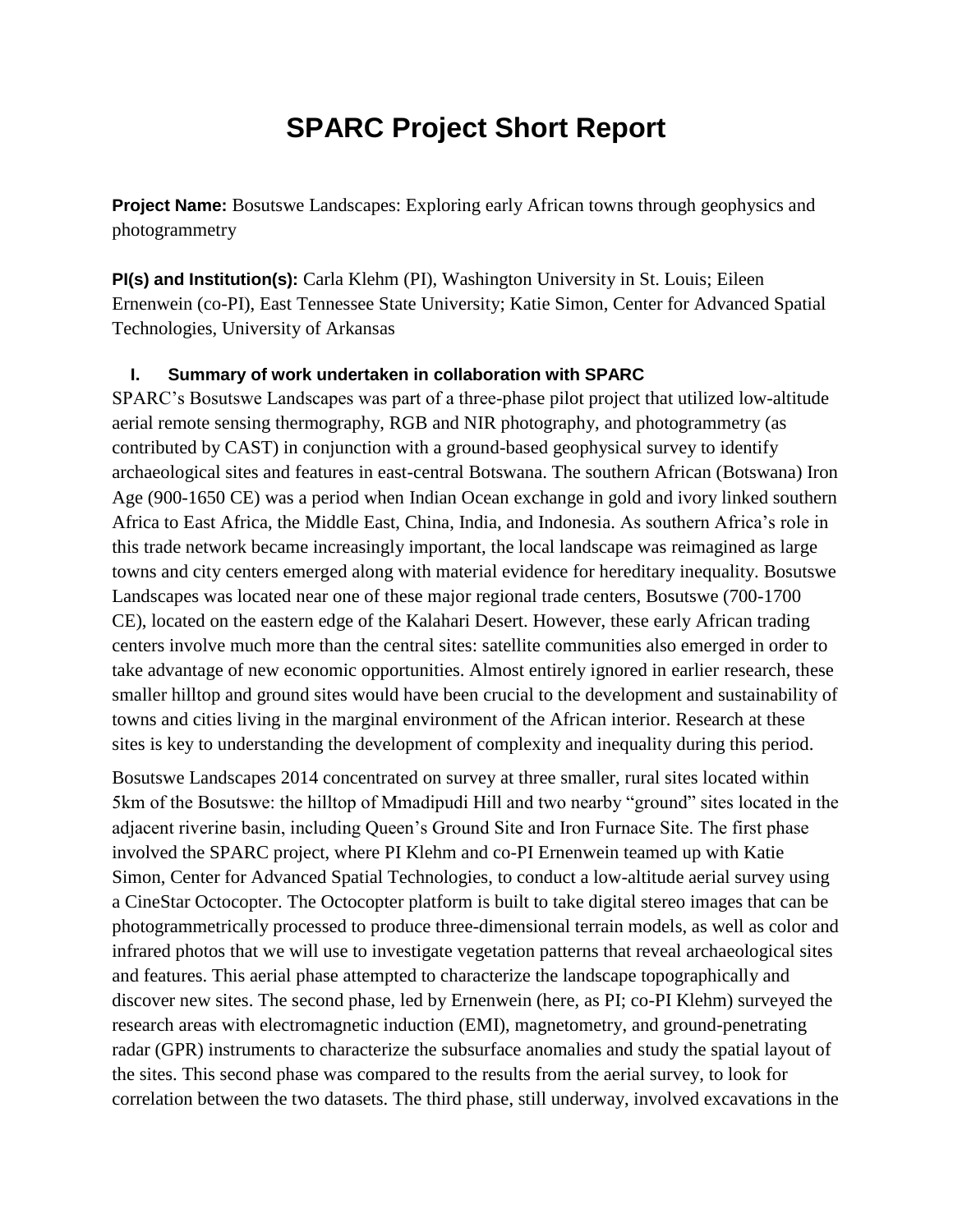features detected within sites through aerial photography and geophysical surveys. These units are used to address questions about the chronology and functions of these sites with respect to one another.

The major contributions of this project were two-fold: firstly, through its methodological contribution, and secondly, as a pilot project that provided the first evidence towards a major rethinking of the development of complex societies in the African Interior. These spatial archaeometric approaches are not new, but they are rarely combined and none have been done in Botswana aside from our work in 2011. Bosutswe Landscapes is the initial phase of a project that posits a landscape approach to early African complexity. We believe these small sites, which the survey began to record, were crucial to the success of urban centers and, furthermore, integrally involved in how inequality first developed and was maintained. Building this mosaic of sites on the landscape will help to replace dated, oversimplified arguments that the first inequality in prehistoric Africa was a logical outcome of external trade driven by core urban centers.

### **II. Summary of Results**

In June 2014, a pilot survey lead by Carla Klehm and Eileen Ernenwein, along with SPARC collaborators Katie Simon and Jeremy Menzer, was conducted near the site of Bosutswe in eastcentral Botswana (  $(21°57'8.4"S, 26°36'39.0"E$  on Cape Datum), at three of the surrounding settlements: Queen's Ground Site (21<sup>o</sup>57'19.1"S 26<sup>o</sup>37'36.7"E), Iron Furnace Site (21<sup>o</sup>58'3.32"S 26°38'11.56"E), and Mmadipudi Hill (21°57'22.2"S 26°35'2.9"E). The research design of the survey was a three-phase design: photogrammetry and low altitude aerial survey with a UAV ("drone") platform to do a thermography survey to see if archaeological sites have a heat signature and aerial photogrammetry of the sites (Phase One); followed by a near-surface geophysics survey to identify the extent of sites, their features, and the spatial layout (Phase Two); and test excavations to define the relationships between the remote sensing anomalies and subsurface features (Phase Three).

When we arrived in 2014, there were a number of unanticipated issues. The drone platform we hoped to have was unavailable, so a DJI Phantom 2 was used. The Phantom 2 had issues holding the thermal camera, a Tamarisk 320 Thermal, and instability was a major issue, as well as motor burnout. We attempted to do a thermography survey at the two sites: Iron Furnace Site (GPS) and Queen's Ground Site (GPS). Katie Simon conducted the aerial survey, assisted by Mothusi Maeletsa.

Furthermore, the vegetation was also longer than expected, as the goats that had previously grazed on top of Mmadipudi Hill had been moved due to pythons, which made geosphysical survey difficult. Thus, the grass was knee-high or greater on the hilltop. We attempted to address the problem by hiring workers to hand-cut the grass with machetes.

Lastly, variable wind conditions made kite photogrammetry difficult.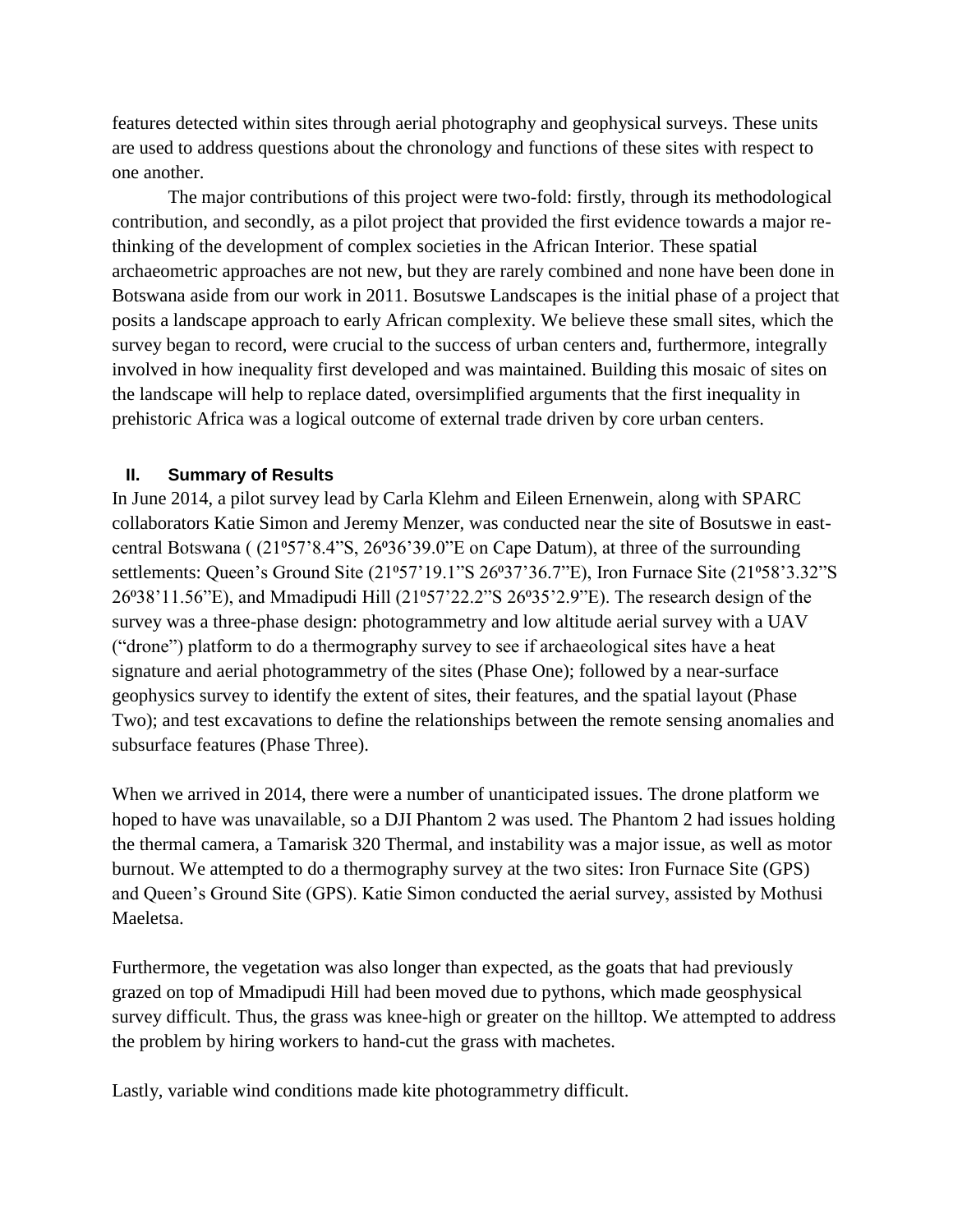Thus, the SPARC component was ultimately unsuccessful. On the drone imagery: the 30,000+ images per flight from the thermal camera would not mosaic, as the imagery was too blurry: the drone platform was not sufficiently stable to hold the camera still while in flight. Individual inspection for archaeological features was difficult, given the volume of photographs and lack of reference points per B&W frame.

On the photogrammetry attempts: the kite photographs for Mmadipudi Hill were not sufficient for a product. The wind died down before we could get photos of the entire area and the ones we did get do not have sufficient overlap (unfortunately we did not have the luxury of previous experience with the kite on the site to avoid such issues). However, we 1) were able to get a decent photogrammetric RBG image of Queen's Ground Site, which is included below, and 2) the images from QGS and individual images from MH suggest future photogrammetry work will be useful in future survey.

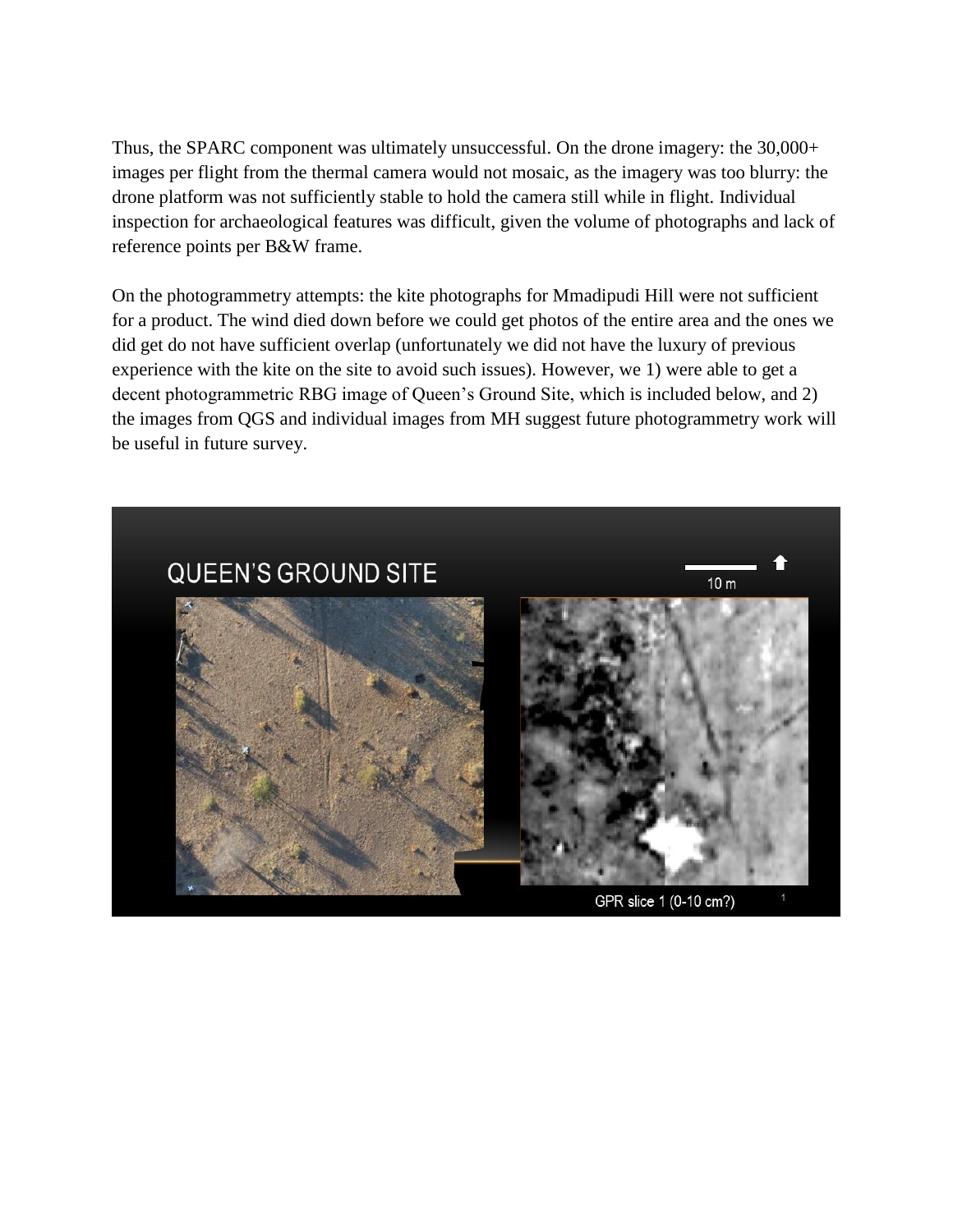# QUEEN'S GROUND SITE





GPR slice 26 (est. 50 cm)



MS (50 cm coil spacing)



Conductivity (50 cm coil spacing)